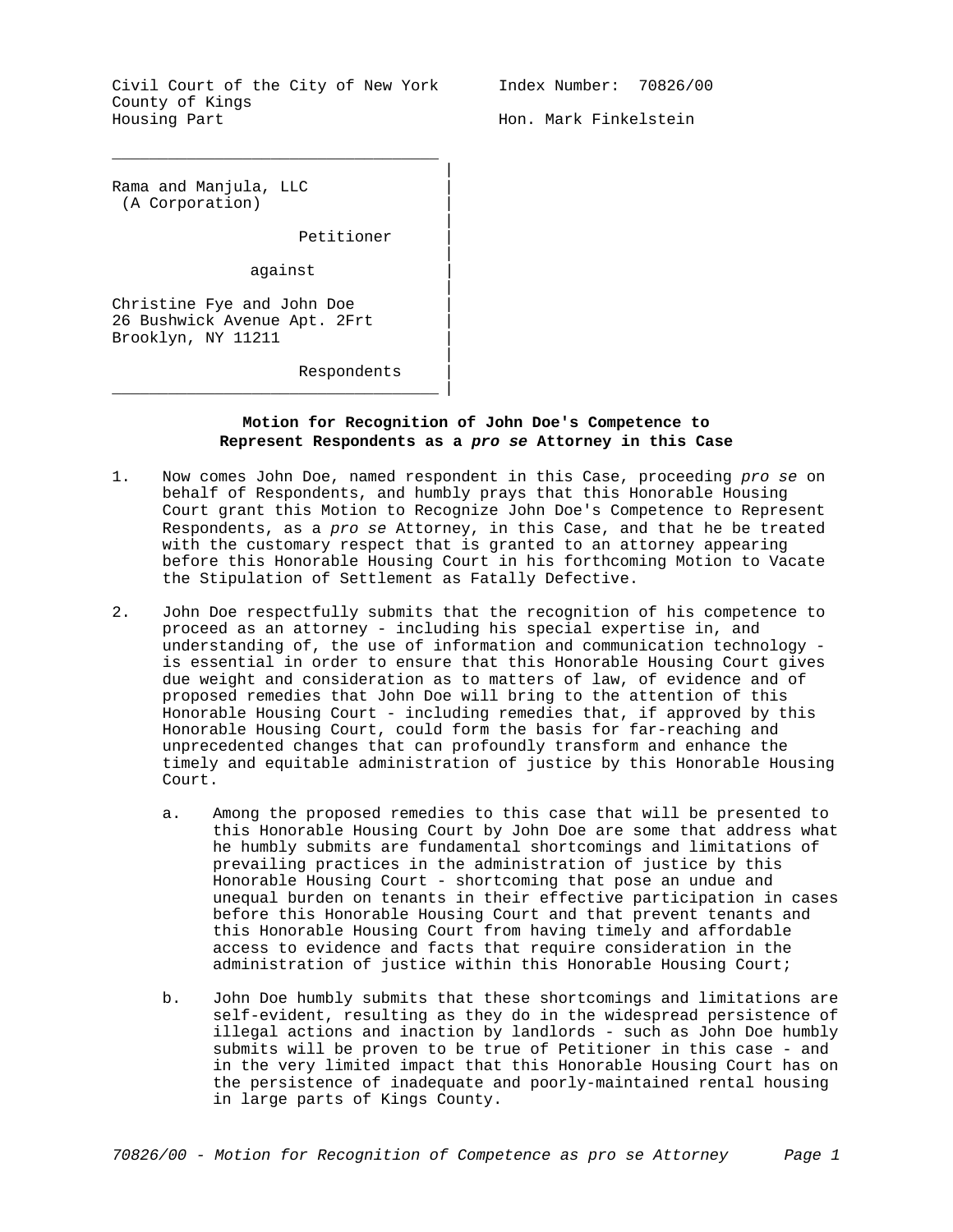- c. John Doe humbly submits that these shortcoming and limitations can only be overcome through the use of the power, economics, speed and the provision of inexpensive, timely access to information that is now readily available through the use of modern information and communication technology, most notably the Internet, include:
	- i. The establishment of an comprehensive electronic information system - accessible on the World Wide Web - for this Honorable Housing Court in order to allow the Honorable Housing Court - and parties to cases before it - timely and affordable access to relevant information as to details of ownership records of housing units in Kings County and in the other boroughs of New York City, including records of all complaints and citations against the landlord - for any and all housing units in New York City that are owned by the landlord - by competent authorities, as well as cases brought before this Honorable Housing Court.
	- ii. The provision initially in the context of a demonstration project - of procedures and protocols to permit the service and receipt of Motions and other documents by electronic mail by parties to cases before this Honorable Housing Court.
	- iii. In proposing such remedies and in demonstrating the economy and technical feasibility thereof - John Doe humbly prays that this Honorable Housing Court be mindful as to how the practice and administration of law has been transformed by technological advances in the art of printing and reproduction of documents in the more than four hundred years since Gutenberg's invention of the printing press, and to consider the likelihood that an even greater transformation is likely to be one of the consequences of inventions in information and communication technology.
	- iv. Furthermore, John Doe humbly submits to this Honorable Housing Court that the profound and rapid impact of the Internet and modern information and communication technology in revolutionizing the practice and administration of business in virtually all areas of human activity that rely on the use of the written word and on timely, affordable access to information is self-evident, and that there would appear to be no basis for holding that the practice and administration of the law is an exception to this phenomenon.
- d. John Doe further respectfully submits evidence below of his general competence in, and understanding of, international agreements that relate, inter alia, to sustainable and ecologically sound housing and to rights to adequate housing, and that may also be of significant value to this Honorable Housing Court, and to the parties appearing before it.
	- i. John Doe respectfully submits that these international agreements, and the body of knowledge that they are based on, can provide invaluable guidance to this Honorable Housing Court in the development of effective remedies for two of the elements of Respondents' Counterclaim against Petitioners, namely those based on Petitioner's failure to provide an adequate supply of hot water and heat and Petitioner's maintenance of hot water and heating systems that are grossly wasteful of finite freshwater and energy resources.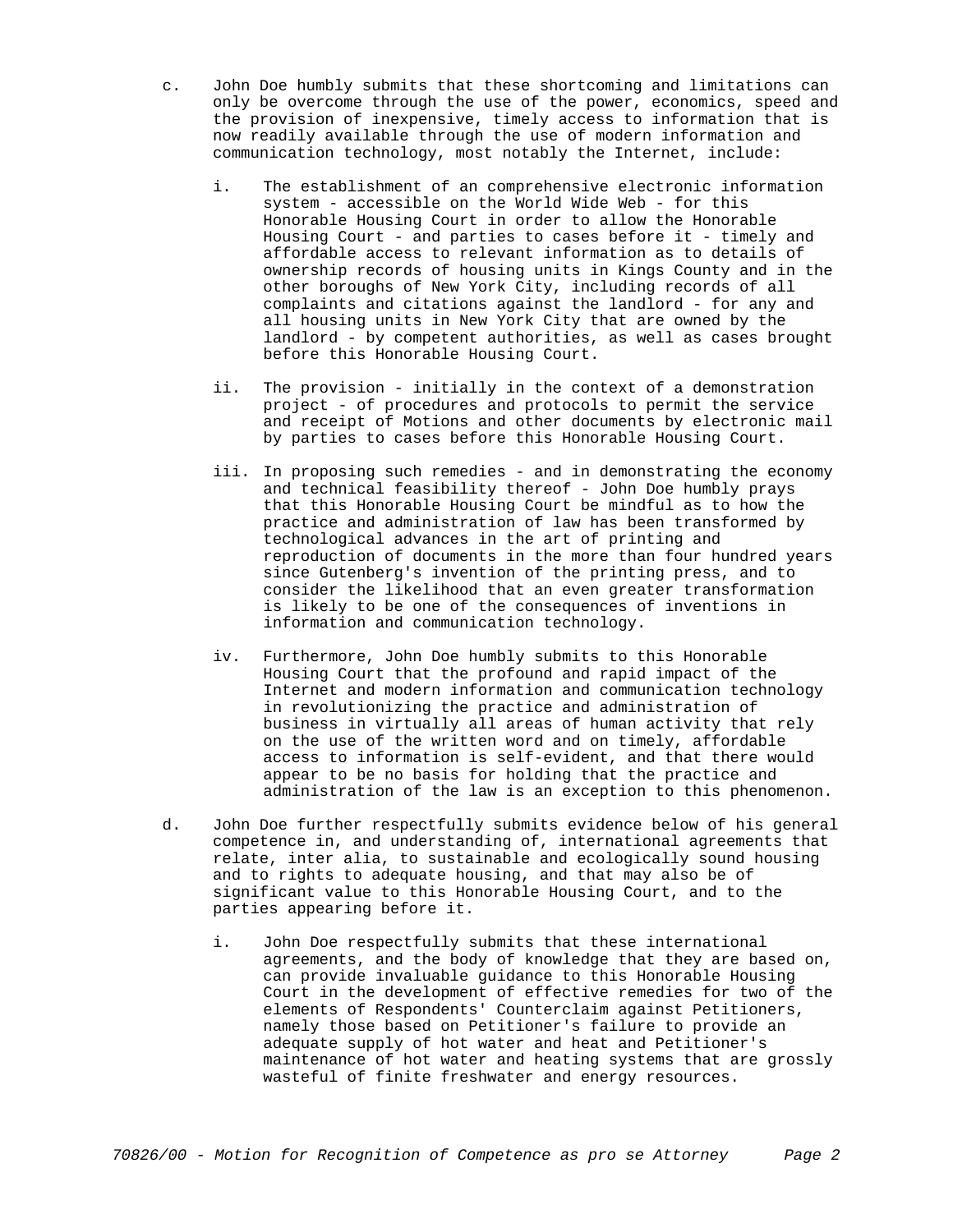- 3. John Doe respectfully stipulates as fact the following information as to education, training and experience he has received and as to some relevant accomplishments, in support of his general competence in, and understanding of, principles, practices and administration of law - in areas that include criminal law, the environment, development and housing rights as well as rights of access to information, of participation in legal and consultative proceedings, of access to justice and the law and of rights to due process - in significant part through the use of information science and modern information and communication technology. John Doe respectfully submits that he is prepared to provide evidence, if required, to substantiate this stipulation.
	- a. General education: John Doe received an education, initially in his native country - the United Kingdom - that included:
		- i. Whitgift School Croydon, Surrey, England from 1956 to 1962, having been awarded a Croydon County Council Scholarship to attend Whitgift School.
		- ii. Cambridge University in Cambridge, England from 1963 to 1966, having been awarded an Open Exhibition in Mathematics at Corpus Christi College, and where he was granted the degree of Bachelor of Arts, with Honours in Mathematics and Economics in 1966.
		- iii. The Johns Hopkins University in Baltimore, Maryland from 1955 to 1972, having been awarded a Graduate Fellowship in Social Relations, and where he was granted the degree of Master of Arts in 1972, with a Master's thesis titled "An Experiment Concerning the Transmission of Social Values", having fulfilled all of the requirements for a Doctor of Philosophy except for the submission of his doctoral thesis, and having specialized in the following areas:
			- (1) Research design & methodology
			- (2) Data analysis and management
			- (3) Mathematical models of behaviour
			- (4) Social psychology, interpersonal behaviour and group dynamics
	- b. Baltimore City Jail: For thirteen years from 1972 to 1985 John Doe was employed by the Baltimore City Jail (BCJ) - the pre-trial detention center for the City of Baltimore and an agency of the City of Baltimore.
		- i. For the first eight and a half years of his employment at BCJ, John Doe had the responsibility of managing the Library for residents at BCJ - initially as Library Aide, and subsequently as Librarian.
			- (1) For a substantial portion of the time that John Doe was employed in this capacity, BCJ housed a substantial number of individuals who had been sentenced to the Department of Corrections (DOC) of the State of Maryland, who were not able to be transferred to DOC due to overcrowded conditions there.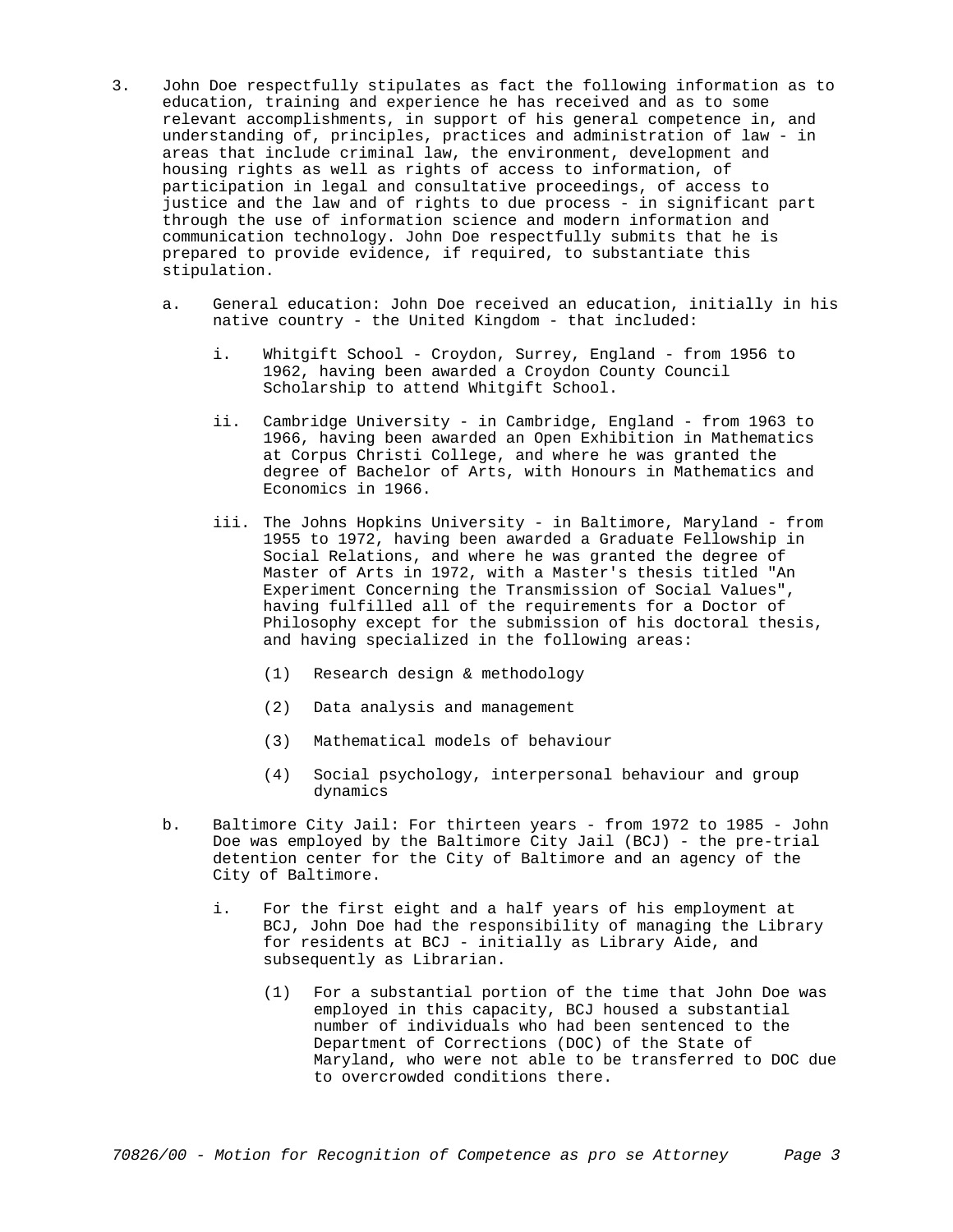- (2) Throughout most, if not all, of the time John Doe was employed at BCJ, the institution was subject to the conditions of a Consent Decree under the Jurisdiction of a Federal Court.
- ii. One of the primary responsibilities of John Doe was the establishment, management and supervision of a Law Library for residents of BCJ.
- iii. In the course of carrying out his assigned responsibilities for the Law Library, John Doe had the opportunity to participate in professional training workshops and conferences on matters of legal research and of laws relating to the rights of BCJ residents. John Doe received training, inter alia, at the following institutions:
	- (1) Rutgers University, New Brunswick, New Jersey.
	- (2) The Department of Corrections of the State of Texas, Huntsville, Texas.
	- (3) The Department of Corrections in the State of Maryland Baltimore, Maryland and Jessup, Maryland.
- iv. In carrying out his responsibility for the Law Library at BCJ, John Doe developed and established an innovative and effective system that enabled BCJ residents to have access to:
	- (1) Applicable State and Federal statutory and case law pertaining, inter alia, to:
		- (a) Their defence against criminal charges they faced, including their right to adequate representation by an attorney
		- (b) Their pursuit of remedies to verdicts and/or sentences they had received - in the case of residents who were awaiting transfer to DOC, and
		- (c) The terms and implementation of the Federal Consent Decree under which BCJ was administered.
- v. During the final five years of his employment at BCJ, from 1980 to 1985, John Doe held positions of Administrative Technician and Administrative Analyst, where his duties, responsibilities and accomplishments included:
	- (1) Introduction of micro-computers to BCJ, initially through the voluntary use of his own portable micro-computer.
	- (2) Creation of the first Policy and Procedures Manual for BCJ, in response to newly-established legal requirements of the State of Maryland, a task that involved, inter alia:
		- (a) Serving as an in-house consultant to middle-level management in the identification and development of policies and procedures.
		- (b) Assistance in drafting policies and procedures.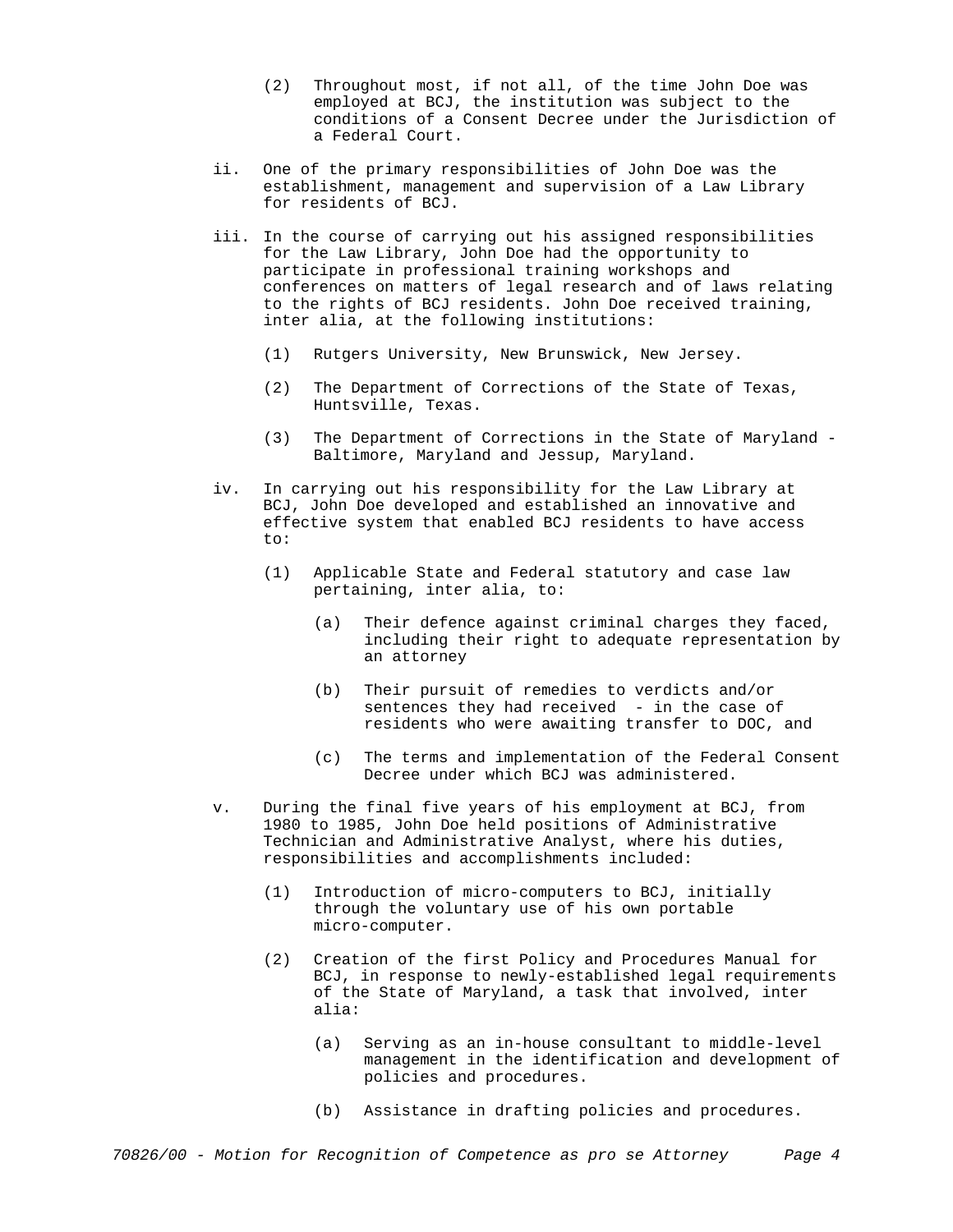- (c) Establishment of consistent formats and numbering of policies and procedures.
- (d) Organizing and formatting the manual.
- (3) Development of comprehensive recommendations for the use of micro-computer networks designed to enhance the effectiveness and timeliness of information systems, and to enhance the general administration of BCJ.
- c. Nuclear Regulatory Commission (NRC): In his capacity as Co-Coordinator of the Chesapeake Energy Alliance (CEA), an organization in Baltimore that advocated environmentally sound use of energy, John Doe intervened, on a *pro se* basis, on behalf of CEA in the formal NRC proceedings on the Restart of Three Mile Island, Unit 1 (TMI-1), in the wake of the major accident and release of radioactivity at Three Mile Island, Unit 2.
	- i. In his motions before the NRC concerning the Restart of TMI-1, John Doe raised issues pertaining to the rights of citizens to participate in the proceedings, to procedural matters, and to the absence of any system for identification of documents filed before the NRC.
	- ii. When the burden of proceeding on a *pro se* basis eventually became too great for John Doe to continue participate in a meaningful matter in the NRC proceedings, he determined that it was not in the best interests of CEA to continue as an active participant in the proceedings.
	- iii. Although CEA did not continue to participate actively, John Doe subsequently was informed by an Administrative Judge of NRC, who he had the occasion to meet in a different context, that in response to his motion concerning identification of documents, NRC subsequently did adopt a system for identification of documents filed in NRC proceedings.
- d. Law School Admission Test (LSAT): In the course of his participation in the NRC TMI-1 proceedings, John Doe actively considered attending law school, and to this end took the LSAT.
	- i. John Doe decided that he would submit an application to attend law school if he received a score of 750 or more in the LSAT.
	- ii. John Doe subsequently was notified that he had received a score of 745, so he did not attend law school - even though this score placed him in the top 1% of scores received by candidates for the LSAT.
- e. International Law: Since 1989, John Doe has worked on a full-time basis, as a representative of several NGOs, in a historic series of United Nations proceedings - including Conferences, Conventions and Commissions, identified briefly below - and addressing, inter alia, issues of local, national and international law and practices relating to the environment, sustainable development, and rights to housing.
	- i. Throughout this period, much of John Doe's work has focussed on the systematic application of information and communication technology in support of broad-based participation and access to information for NGOs and members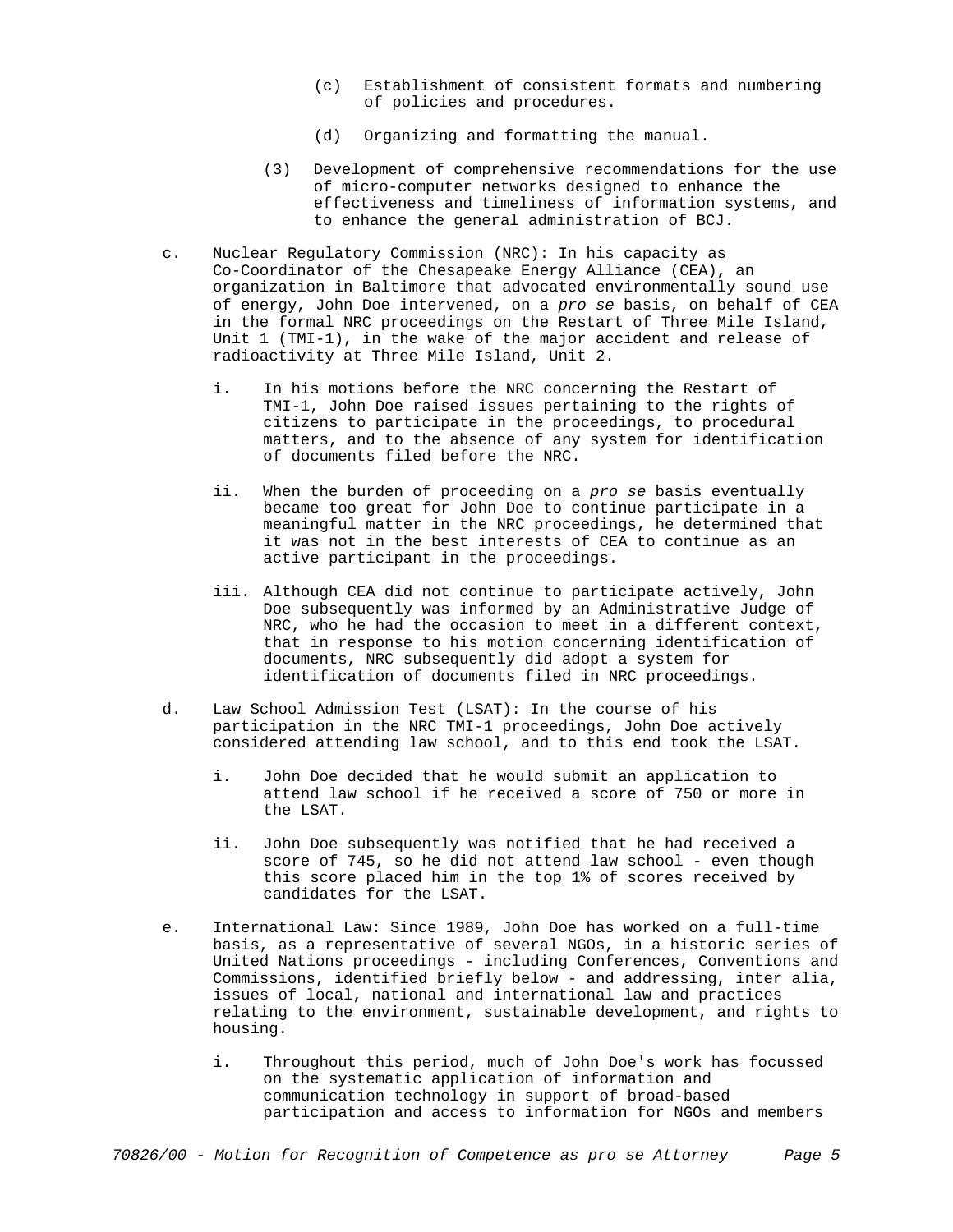of the public, and in the development and establishment of policies and practices that have upheld rights of participation and of access to information.

- ii. The principle proceedings in which John Doe has participated - in many instances, in a prominent role - include the United Nations Conference on Environment and Development (UNCED) also known as the Earth Summit - held in Rio de Janeiro in 1992, the UN Commission on Sustainable Development (CSD) that was established as a key outcome of the Earth Summit, and the Second United Nations Conference on Human Settlements - also known as Habitat II - held in Istanbul in 1996.
	- (1) In subsequent Motions before this Honorable Housing Court, John Doe respectfully intends to demonstrate that provisions of these agreements are of direct legal and substantive relevance to aspects of the case that are also frequently at issue in this Honorable Housing Court in that they call, inter alia, on national governments to provide for a significant role of agencies of local government in the implementation of the agreements, and that the United States of America is a signatory to these agreements.
- iii. Among the many specific experiences of John Doe that are relevant to this case, and to his competence in matters on the law and of proposed remedies in this case are the following:
	- (1) UNCED and CSD
		- (a) Establishment, management and moderation of electronic conferences and electronic mailing lists to enable dialogue, exchange of information, and access to information and documents for NGOs in preparation for participation in UNCED and in the CSD.
		- (b) Participation in National Roundtables convened by the United States government in preparation for UNCED, most significantly in respect of this case in the Roundtable on International Law, at which the keynote presenter was former U.S. Attorney-General Elliott Richardson, who led a session on processes by which "soft law" principles of law embodied in non-binding international agreements - can and do become translated into international, national, and local laws and regulations.
		- (c) Compilation of documents in electronic form, and distribution - at a nominal charge - of diskettes containing official documents in preparation for UNCED and the full text of the final agreements in English, French and Spanish.
		- (d) Design and establishment, in 1994 through a Special Service Agreement with the UN - an Internet gopher site (a precursor of the World Wide Web), a user guide to the gopher site, and a manual of procedures for the dissemination of documents in electronic form - thus enabling timely and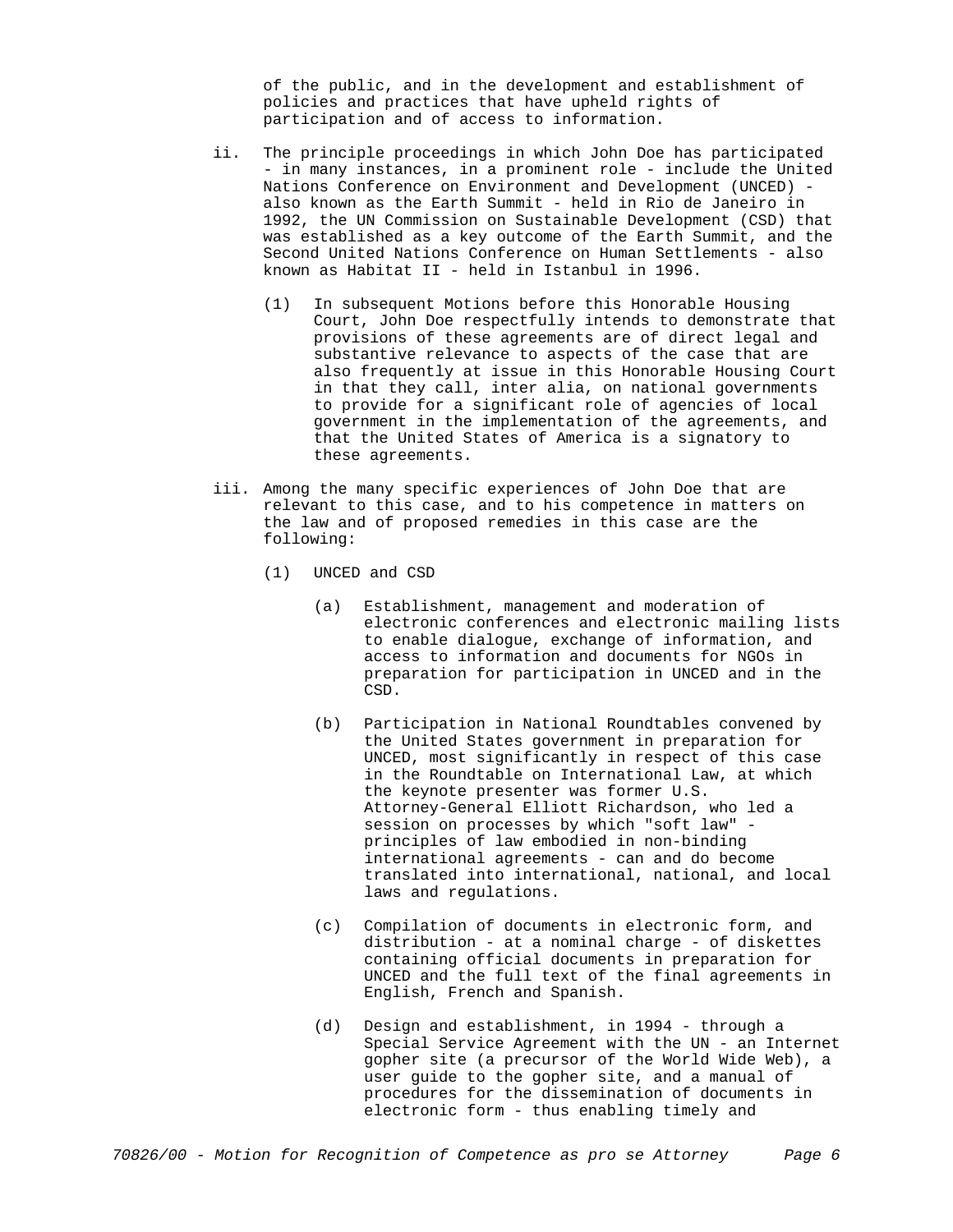cost-effective global access to electronic copies of the documents of the CSD.

- (e) Proposal and preliminary development of a voluntary protocol on standards for the exchange of and access to information and public participation to the 1998 Aarhus Convention on Access to Information, Public Participation in Decision-Making, and Access to Justice in Environmental Matters. The Aarhus Convention is the primary international legal instrument that has been developed, with the leadership of the European Union, to enable the implementation of the UNCED agreements.
	- (i) John Doe notes that while the United States of America is not a signatory to the Aarhus Convention, it is a member State of the UN Economic Commission for Europe, under whose auspices the Aarhus Convention was developed, and hence the provisions of the Convention may not be without legal relevance within the United States.
- (2) Habitat II
	- (a) Establishment, management and moderation of electronic mailing lists to enable dialogue, exchange of information, and access to information and documents for NGOs in preparation for participation in and follow up to Habitat II.
	- (b) Design, establishment and maintenance of a World Wide Web site for Habitat II, in partnership with the United Nations Development Programme (UNDP) and the United Nations Centre for Human Settlements (UNCHS) for official and unofficial documents and information relating to Habitat II and its implementation.
		- (i) The compilation, organization and incorporation as part of the web site of United Nations documents and agreements relating to Housing as a Human Right.
	- (c) The design, development and supervision of a relational database for the accreditation of NGOs to Habitat II.
	- (d) The design and development of a Habitat Online Partnership Plan of Action as a partnership framework to enable the integrated monitoring and implementation of the Habitat Agenda adopted at Habitat II and the agreements from other related UN Conferences, including Agenda 21, the principal agreement reached at UNCED.
- (3) Law of the Internet: In the course of his extensive use of the Internet in support of rights of access to information, public participation in decision-making, and access to the law - supplemented by an in-depth understanding of the Internet that is based, inter alia,